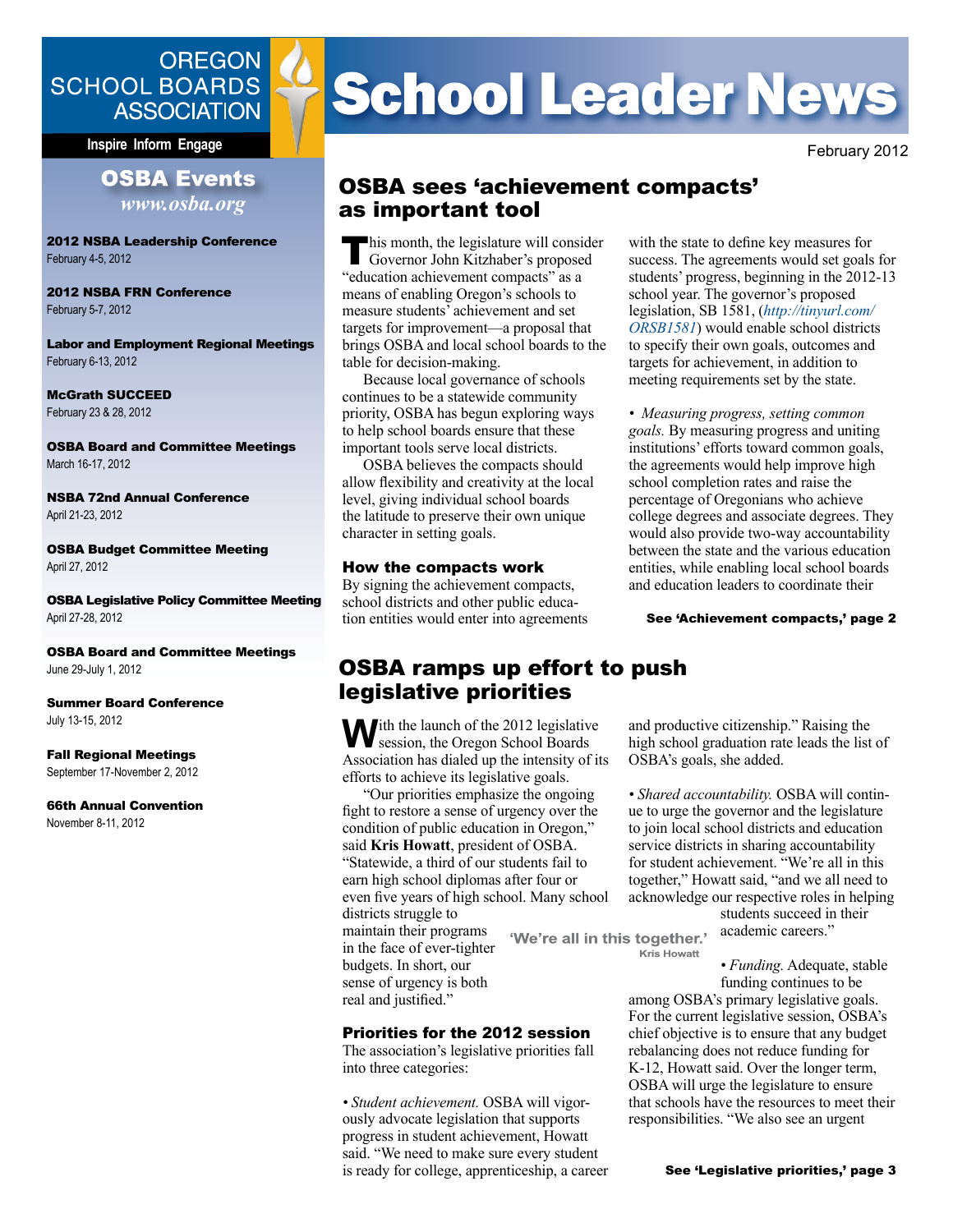# **School Leader News**

# **PRESIDENT'S POST**

## Embracing the challenge of change

*"By changing nothing, nothing changes." Tony Robbins*

Change is afoot. The Oregon School Boards Association has new leadership and the legislature is back in session with a full agenda of legislation that will affect K-12 education throughout the state.

#### Senate Bill 1581

High on Governor Kitzhaber's list is a bill that would change the way school districts set goals and measure students' achievement, SB 1581 (*<http://tinyurl.com/ORSB1581>*). The state has applied for

a waiver of the test-based standards of the federal No Child Left Behind Act, hoping to replace them with the governor's proposed achievement compacts, which spell out ways school districts can serve students' needs and meet the public's expectations. OSBA's board has resolved to help craft SB 1581 and the language that provides for achievement compacts, with the goal of ensuring flexibility for districts and accountability to their communities.

Watch "Daily Updates Legislative Blog" on OSBA's website for late-breaking information on the progress of SB 1581, and use our online feature (*[http://www.surveymonkey.](http://www.surveymonkey.com/s/sb1581r) [com/s/sb1581r](http://www.surveymonkey.com/s/sb1581r)*) to notify OSBA if your school board enacts a resolution of support. When final enactment of SB 1581 occurs, we will issue an "Achievement Compact Toolkit" that will help districts fulfill their obligations under the bill.

A final note: while the discussion of achievement compacts continues in the legislature, school board members should work with their superintendents to ensure that budget discussions take achievement compacts into account.

#### More change on the horizon

At its quarterly January meeting, the Board held in-depth discussions of the role that locally elected boards of directors play in addressing the following concerns:

- Improving and measuring student achievement
- Ensuring equal learning opportunities for all students
- Obtaining adequate funding for public schools
- Managing nuts-and-bolts issues like public contracting, instructional technology and collective bargaining

Based on these discussions, and with your input, OSBA's Legislative Policy Committee will update and revise our Legislative Policies and Priorities for the 2013 legislature.

#### OSBA's pursuit of excellence

Our association has rededicated itself to its primary goals—improving student achievement, raising graduation rates and closing the achievement gap. We will continue to pursue excellence in the services we deliver, because that's what it's all about—helping school boards succeed. It's not enough to say it; we must show it.

We will strengthen our association's relationships with all stakeholders in the public education community. More than ever, we believe Oregon's school boards must play a leadership role in addressing the challenges facing public schools today—adequate funding, equity, public trust and effectiveness in preparing Oregon's learners for productive lives beyond the classroom.

Lyrn Al Howard



**Kris Howatt President OSBA** 

Achievement compacts

*Continued from page 1*

efforts and expenditures toward ensuring students' readiness for post-secondary education and careers.

*• Sharing information.* In order to compare the results that various schools and educational institutions achieve, parents and students need clear information about their respective schools' performance. Thus, the Oregon Education Investment Board wants school districts to communicate with students, teachers and other staff to define the targets their individual compacts specify.

#### Oregon's NCLB waiver includes the proposed compacts

Oregon's application for waiver of the No Child Left Behind Act requires a plan for a supportive and flexible accountability system for K-12. The proposed education achievement compacts fill that need, both for setting goals and measuring students' achievement.

## Spring sports: things to remember

As school districts prepare for the spring sports season, the safety of young athletes and spectators once again takes center stage.

#### Role of coaches

Coaches must follow the district's policies and the regulations of the Oregon School Activities Association:



<sup>•</sup> Provide a safe environment for

- training and events. • Plan the activities appropriately.
- Evaluate athletes for injury and ability.
- Provide adequate equipment.
- Warn athletes of the risks associated with the sport.
- Instruct athletes on proper use of equipment and safe procedures for the activity.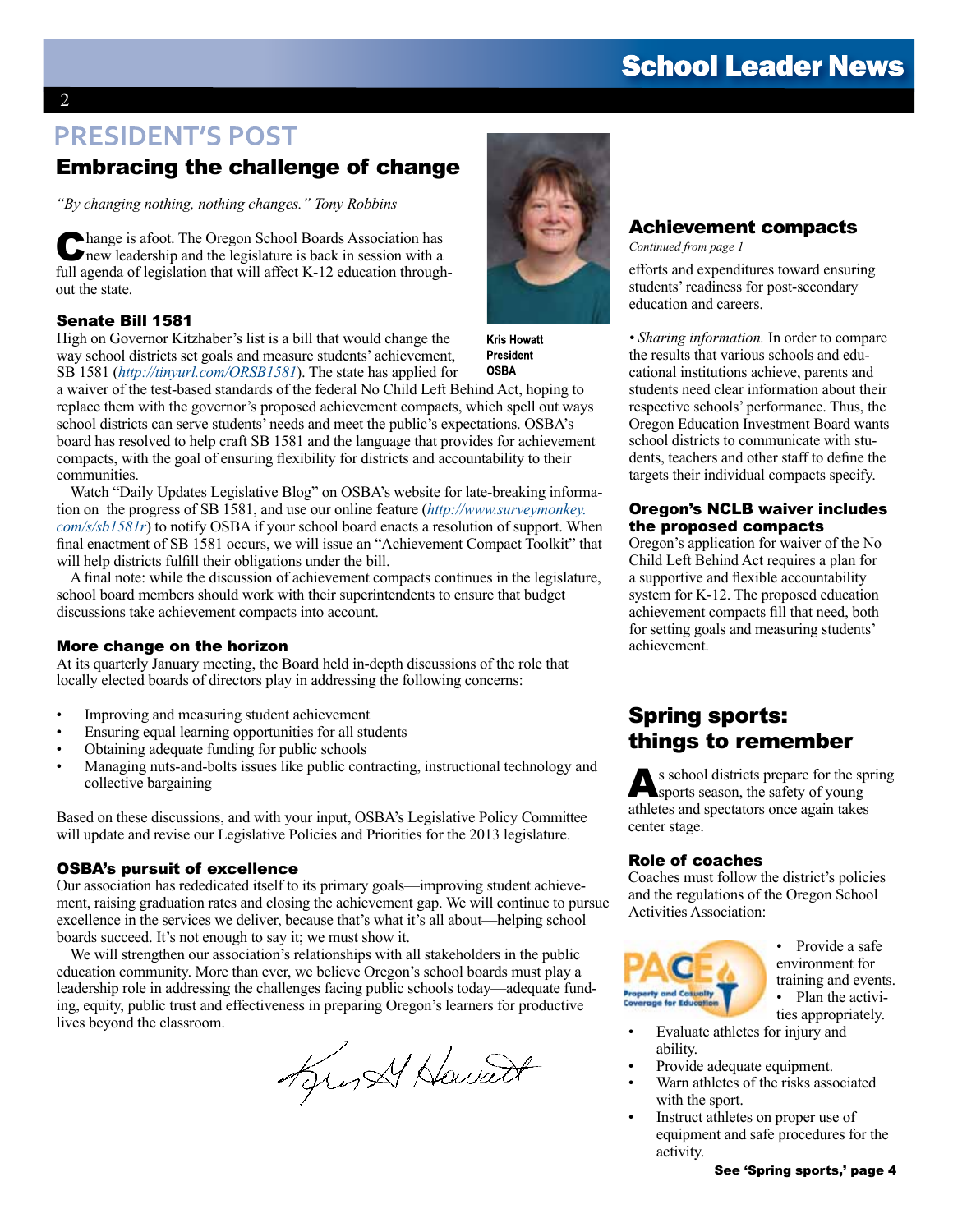# **School Leader News**

## **KEEPING YOU IN THE LOOP**

## New leadership, exciting times

**During these first few, extremely busy weeks as your interim executive director, I have emphasized keeping things** running smoothly while addressing issues and making needed changes. My first priority, though, has been meeting members' needs.

I have appreciated your thoughtful comments in response to our online survey, which focused on our work as your association and your work in local school districts. You identified the top issues as funding, student achievement, quality teachers and class size. Why not visit our website and check out the findings of the survey yourself? (Go to *<http://tinyurl.com/osba2012survey>*).

Having met with all staff members individually to better understand the work they do, I'm excited because we have so many marvelous and innovative staff members. We have posted the position of deputy executive director with the hope of attracting someone who has a strong presence in education, excellent communication skills and the ability to build partnerships and deliver our messages.

I have met with Ben Cannon from the governor's office to express our unshakable faith in the power of local decision making. In that meeting I expressed the determination of Oregon's school boards to lead the way on a wide range of education issues. I've also talked with many of our partner organizations in order to bolster our relationships with them and strengthen our collective voice. I believe our partnership with COSA will be especially productive this year, since we are working to align our goals as much as possible. OSBA's legislative team is working hard with our partners to achieve positive changes for education during the short February session.

On Jan. 22, the OSBA Legislative Policy Committee heard from Ben Cannon and Tim Nesbitt from the governor's office about the administration's plan for reinvigorating Oregon's education system. If the Oregon Education Investment Board and the proposed achievement compacts are to succeed in creating real change for education, OSBA must to do more than occupy a space at the table: we must be decision makers. The most brilliant idea in the world will fail if those who must implement it do not buy into the change. You know your communities and schools better than anyone else. Local board members must be part of those changes if they are to be meaningful for students.

*Improve student achievement. Increase graduation rates. Close the achievement gap.* These are the goals of Oregon's school boards. Now we must work together to achieve those goals. And we must tackle the issues that you—our membership—have identified.

We are ready and able to carry forward this important work. Will you join us? I'm excited about the year ahead. Please let us know what we can do for you—we're just a phone call or an email away.

Sitay Nuller James



*Continued from page 1*

need to direct resources to fund capital construction for K-12 schools."

*• Mandate relief.* Schools desperately need relief from state mandates for new or expanded programs, services and responsibilities without full funding of the additional costs, Howatt said.

#### OSBA's priorities and the governor's proposals

Governor John Kitzhaber's legislative priorities for the current session correspond generally with OSBA's. On the governor's behalf, the Oregon Education Investment Board has proposed legislation (SB 1581) that would call on local school boards and other public education entities to sign "achievement compacts" with the state. Presented as a replacement to provisions of the federal No Child Left Behind Act (NCLB), the compacts would set planning goals for student achievement and require collaboration in preparing students for postsecondary education (see accompanying story: "OSBA sees 'achievement compacts' as important tool").

"If the legislature passes SB 1581, it will help move the ball the forward toward achieving OSBA's priorities," Howatt said.

The leadership of OSBA encourages members to contact their local legislators to stress the importance of enacting the association's legislative priorities, Howatt added. "This is a critical time for public education," she said. "Many schools are barely holding on because of tight budgets and scarce resources. Never has our legislative agenda been more important."

Visit *[http://www.leg.state.or.us/findlegsltr/](http://www.leg.state.or.us/findlegsltr)* to find contact information for your state senator or representative.

### Board members take OSBA's message to Washington

**Kris Howatt**, president of the Oregon School Boards Association, will lead a delegation of OSBA's board of directors to Washington, D.C., to urge congressional action on important education issues.

In addition to Howatt, the board members are **David Beeson** (past-president of OSBA), **Dave Krumbein** (secretarytreasurer), **Karen Cunningham**, **Laurie Adams** and **Sam Lee**.

The board members will meet on Feb. 7

with the state's congressional delegation to stress the importance of Oregon's proposed waiver of No Child Left Behind. Just as important, they will urge action to prevent damage to rural schools if Congress lets federal funding of the Secure Rural Schools Act run out on June 30.

If Secure Rural Schools funding expires on schedule, Oregon's counties stand to lose \$250 million in income paid by the federal government to compensate for

vast tracts of federal land that generate no property taxes. An end to SRS funding would mean the loss of about 4,000 jobs in Oregon and \$400 million in business sales, according to a recent study by economists at Oregon State University.

The OSBA delegation will point out the devastating impact that loss of SRS funding would inflict on many rural school districts in Oregon—districts that have already suffered severe budget reductions.

**Betsy Miller-Jones Interim Executive Director OSBA**